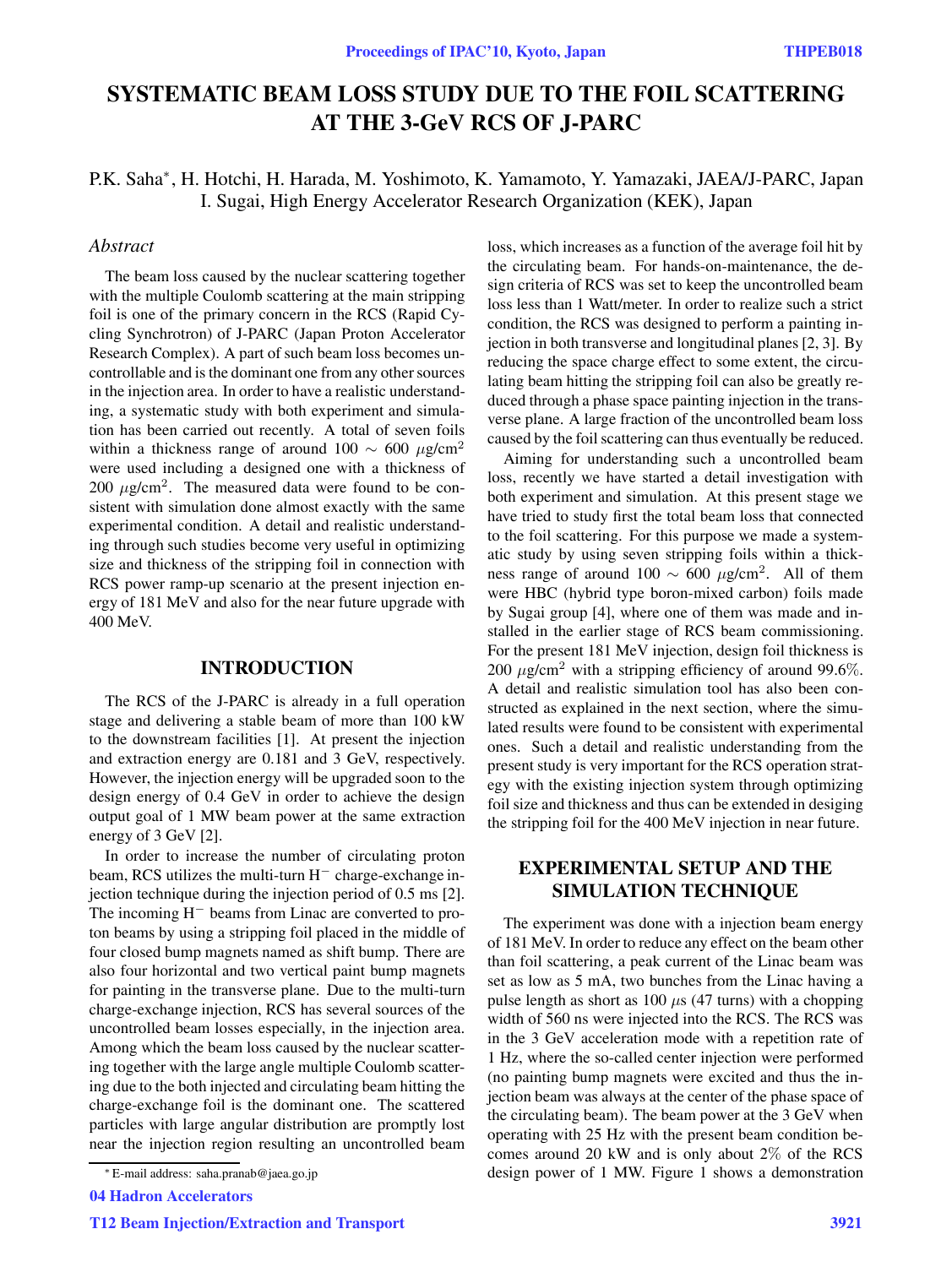of the closed orbit shift bump pattern and timing of the injected beam. In order to measure the beam loss with good accuracy, circulating beam hitting time on foil was intentionally incresed by keeping the shift bump constant at-top for further 420 ms even after the injection. Fig. 2 shows a typical stripping foil and the injection beam positioning set for the present study. All the foils were almost with a same dimension of 110 mm(H)  $\times$  40 mm(V). The injected beam center to the foil edge was kept 13 mm in the horizontal direction, whereas no offset in the vertical direction. The average foil hit was calculated to be around 250, which is more than one order of magnitude higher as compared to the normal operation mainly because of the present shift bump pattern. The average thickness of each foil was 92, 196, 260, 288, 392, 487 and 634  $\mu$ g/cm<sup>2</sup> with an error of about 10  $\%$  [5]. As mentioned before, the 3rd one here with a thickness of 260  $\mu$ g/cm<sup>2</sup> was made and installed in the earlier stage of the RCS beam commissioning and we have tried to investigate its thickness too in this experiment.

As for the simulation technique, it is basically the same as reported earlier [6]. The simulation tool GEANT3 for the scattering part and the SAD (Strategic Accelerator Design) for the tracking part are used together. Recently we have improved the simulation technique in order to adopt a large number of macro particles so as to make a reliable estimation of the beam loss even as a function of time and space within a reasonable CPU time. It can now give a reliable loss distribution in turn-by-turn with a very detail information of beam lost points throughout the ring. As a result, a realistic beam loss profile as a function of time and place as in the real situation can then be obtained. A realistic lattice with all updated parameters is prepared and it can automatically perform the real injection process taking into account proper edge effect of the time dependent magnetic field of the bump magnets. For each turns it identifies events hitting the stripping foil and later in the primary collimator and calculate the scattered particles distribution for those events using GEANT3, and then track all together in the ring by using SAD. Injection beam profiles in both horizontal and vertical planes were made by using Gaussian functions, where the measured Twiss parameters and the emittance (5  $\pi$  mm mrad with 4 $\sigma$  cut) of the Linac beam at the RCS injection point were used. A number of  $100\times10^{3}$ macro particles in each injection turn were used and thus those were a total of  $4700\times10^3$  at the end of injection period. For simplicity at this stage, the target material in the simulation was used as carbon for all cases as there was only a 20% of boron admixture out of the rest 80% carbon in the foil and atomic weight of boron is very close to that of carbon. Furthermore, no acceleration process and no space charge effect were considered in the simulation. Those were because the experimental data for the 1st msec  $(\sim 500 \text{ turns})$  out of the full 20 msec ( $\sim 15000 \text{ turns})$  was used for the present study, where almost no acceleration of the beam occured. Furthermore, the experiment was done with a very low intensity and thus the space charge effect can be ignored in the first approximation.



Figure 1: Shift bump pattern and the injection beam timing set for the present study. In order to measure the beam loss with good accuracy, the circulating beam hitting time on foil was intentionally increased by keeping the shift bump constant at-top for further 420 ms after the injection.



Figure 2: Typical stripping foil size and thickness in RCS. Foil edge to the injection beam center was kept 13 mm for the present study.

## **RESULTS AND DISCUSSION**

In the experiment, circulating beam current was measured turn-by-turn by using a WCM (Wall Current Monitor) placed in the 1st arc section of the RCS ring. The data was taken by an oscilloscope with an average of 16 shots for each foil and turn-by-turn beam survival rate after the accumulation of all charges (at the end of injection) was then obtained through off-line analysis. Figure 3 shows a comparison of the measured data to the simulated result. The comparison done here for the beam survival rate obtained at the end of 500 turns. The solid circles are the experimental data obtained with six newly installed HBC foils. Naturally beam survival rate decreases as target thickness increases and almost linear as a function of the target thickness within the present range. The solid line is a linear fit of the experimental data using which the real thickness of the early installed HBC foil is obtained to be 318  $\mu$ g/cm<sup>2</sup>, against the known thickness of  $260 \mu$ g/cm<sup>2</sup> as shown by an empty square symbol. This foil was made earlier and replaced by the day1 foil in the early stage of RCS beam commissioning. Unfortunately, there might have any unexpected error in the thickness measure-

04 Hadron Accelerators